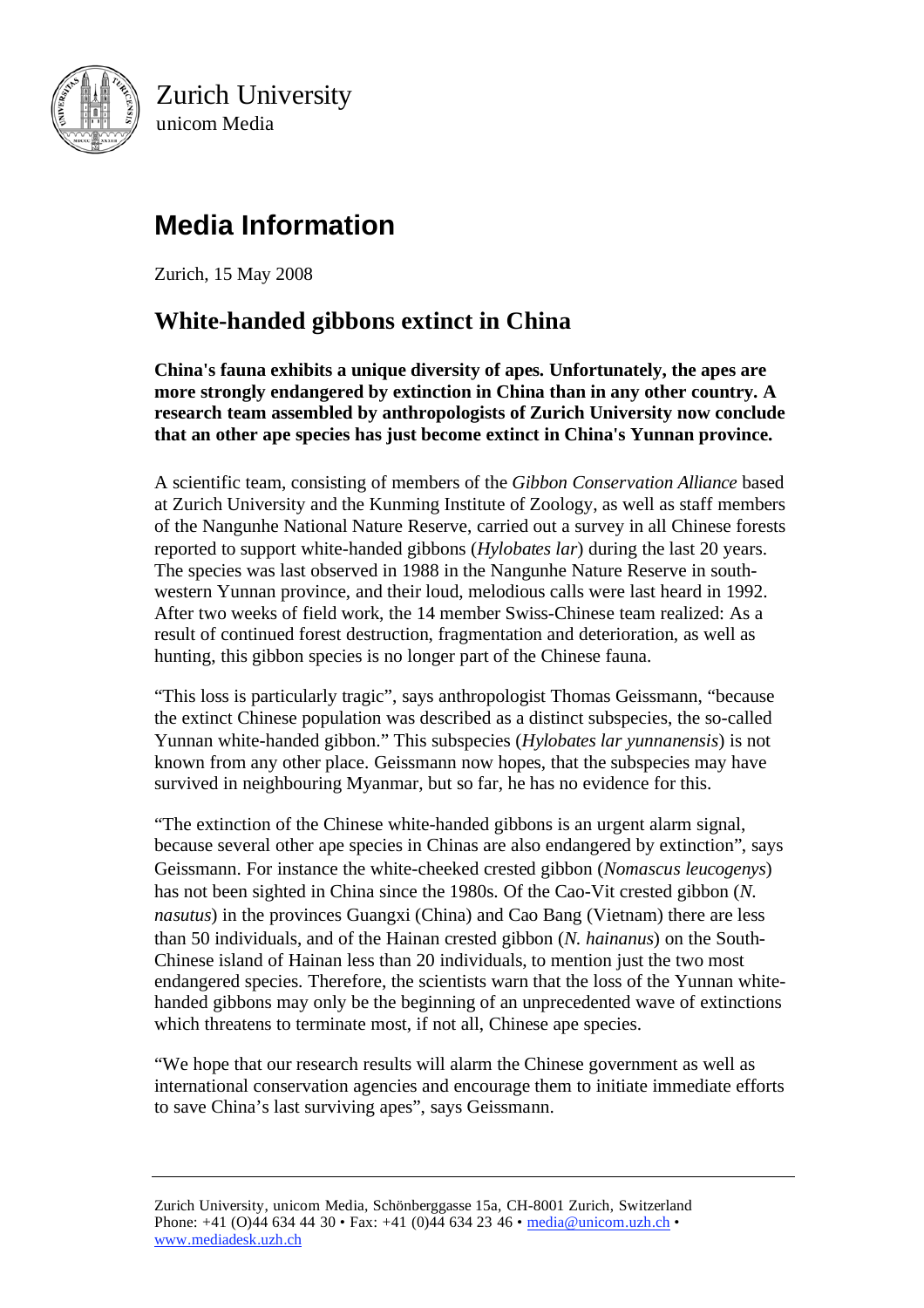



Photo 1. White-handed gibbon (*Hylobates lar)*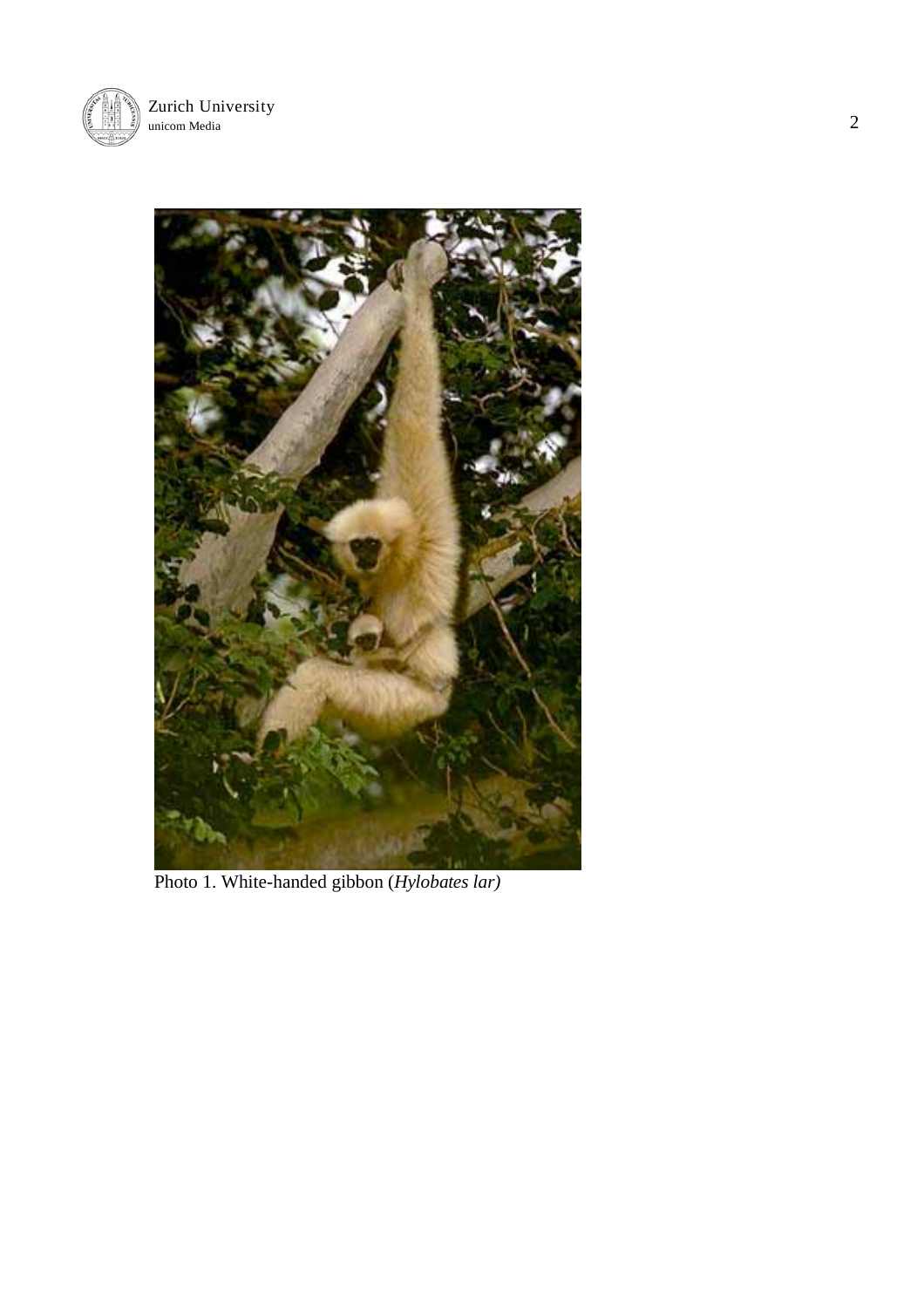



Photo 2. A survey team building a campsite in the forest of the Nangunhe Nature Reserve



Photo 3. Much of the gibbons' natural habitat in the Nangunhe Nature Reserve has been converted to farmland or, as a result of former shifting cultivation, has now become secondary forest that cannot support gibbons.